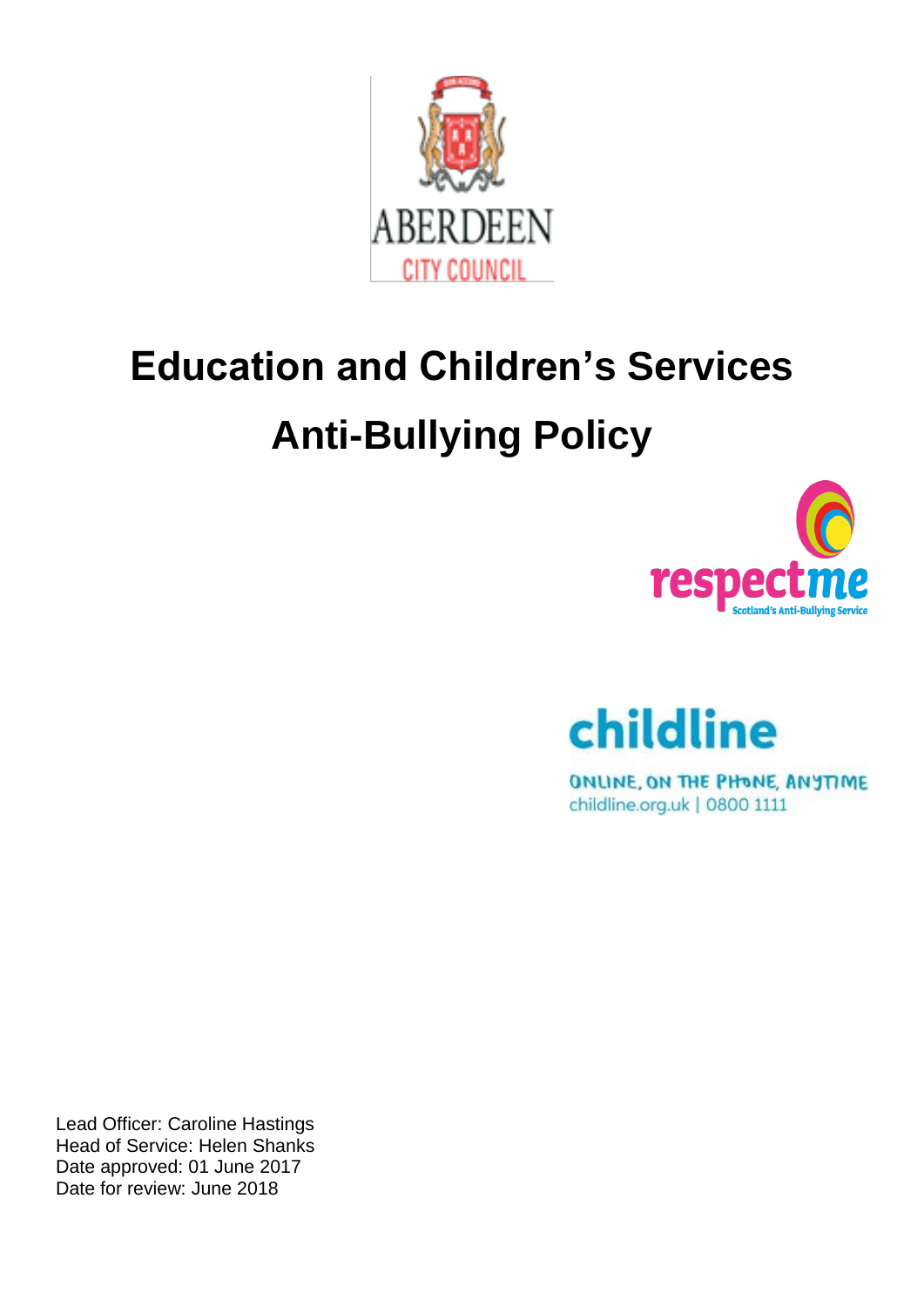# **Contents**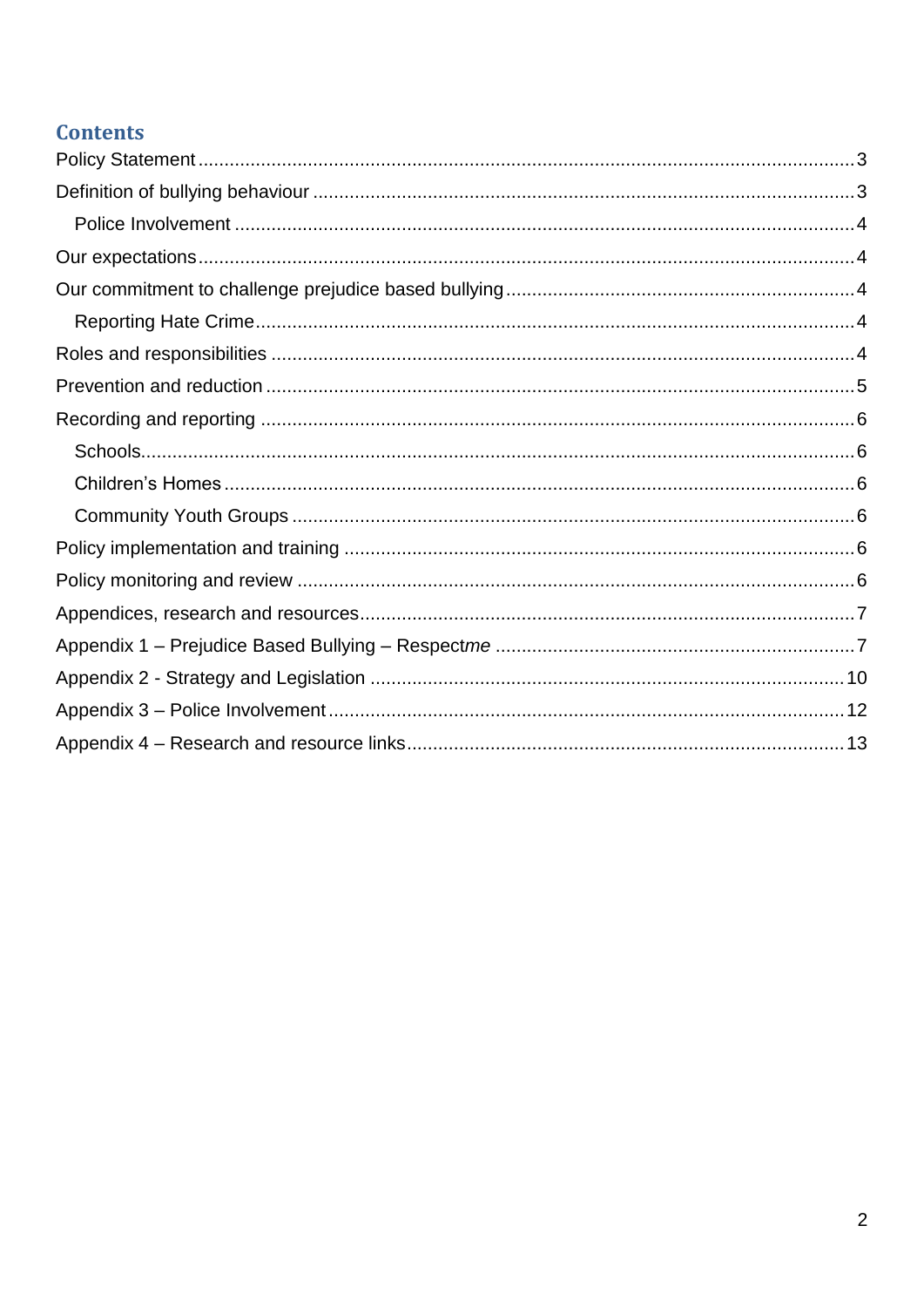# <span id="page-2-0"></span>**Policy Statement**

Our vision is to keep the children, young people and communities of Aberdeen safe, healthy and thriving. We aim to give the children of Aberdeen the best start to life and act as a champion for all children and young people, particularly vulnerable children and young people. The wellbeing of the child is at the heart of all that we do. We are committed to Getting it Right for Every Child (GIRFEC) by working together and ensuring that we take a co-ordinated approach to guarantee we deliver appropriate help to all children and families when they need it. Aberdeen City Council has a partnership with UNICEF UK. This promotes the values and principles of The United Nations Convention on the Rights of the Child (UNCRC), and supports an ethos of meaningful participation, respect and positive relationships with children and young people.

The purpose of this policy, and referenced procedures, is to reduce, prevent and respond effectively to bullying behaviour. To provide a clear and consistent approach to managing incidents of bullying behaviour across the Education and Children's Services (ECS) in Aberdeen City. This policy provides information for the relevant service areas to refer to when developing their own local level policy. The ECS service will provide guidance and a framework to support the development of this.

All staff within the Education and Children's Service (ECS) are required to comply with this policy and ensure it is embedded into working practice. The service will ensure any training requirements to support this are met.

# <span id="page-2-1"></span>**Definition of bullying behaviour**

*"Bullying is both behaviour and impact; the impact is on a person's capacity to feel in control of themselves. This is what we term as their sense of 'agency'. Bullying takes place in the context of relationships; it is behaviour that can make people feel hurt, threatened frightened and left out. This behaviour happens face to face and online"* (Respect*m*e, 2015)

Further considerations:

- There does not need to be intent
- The behaviour does not need to be persistent, but the threat can be sustained
- Bullying is behaviour and impact never one on its own
- Bullying occurs within the context of relationships
- Bullying can be verbal, social, physical, and emotional or prejudice based; online or face to face
- It is best to avoid labelling and using terms such as 'bully' and 'victim'

Parents and carers have told us they are aware of children and young people experiencing verbal, physical and online bullying behaviour. This can be related to many factors, including prejudice based bullying behaviour.

Children and young people have told us; 'It (bullying) can be all types. It's more name calling and stuff and this leads to like physical fights', 'It's usually one or two people that are singled out and bullied by like a big group of people', 'And also a lot of kids who are bullied automatically think it's okay to do it back because, well I'm in that position so why shouldn't I be allowed to do it to someone else'. 'That phrase [it's just teenagers being teenagers] is used far too much'.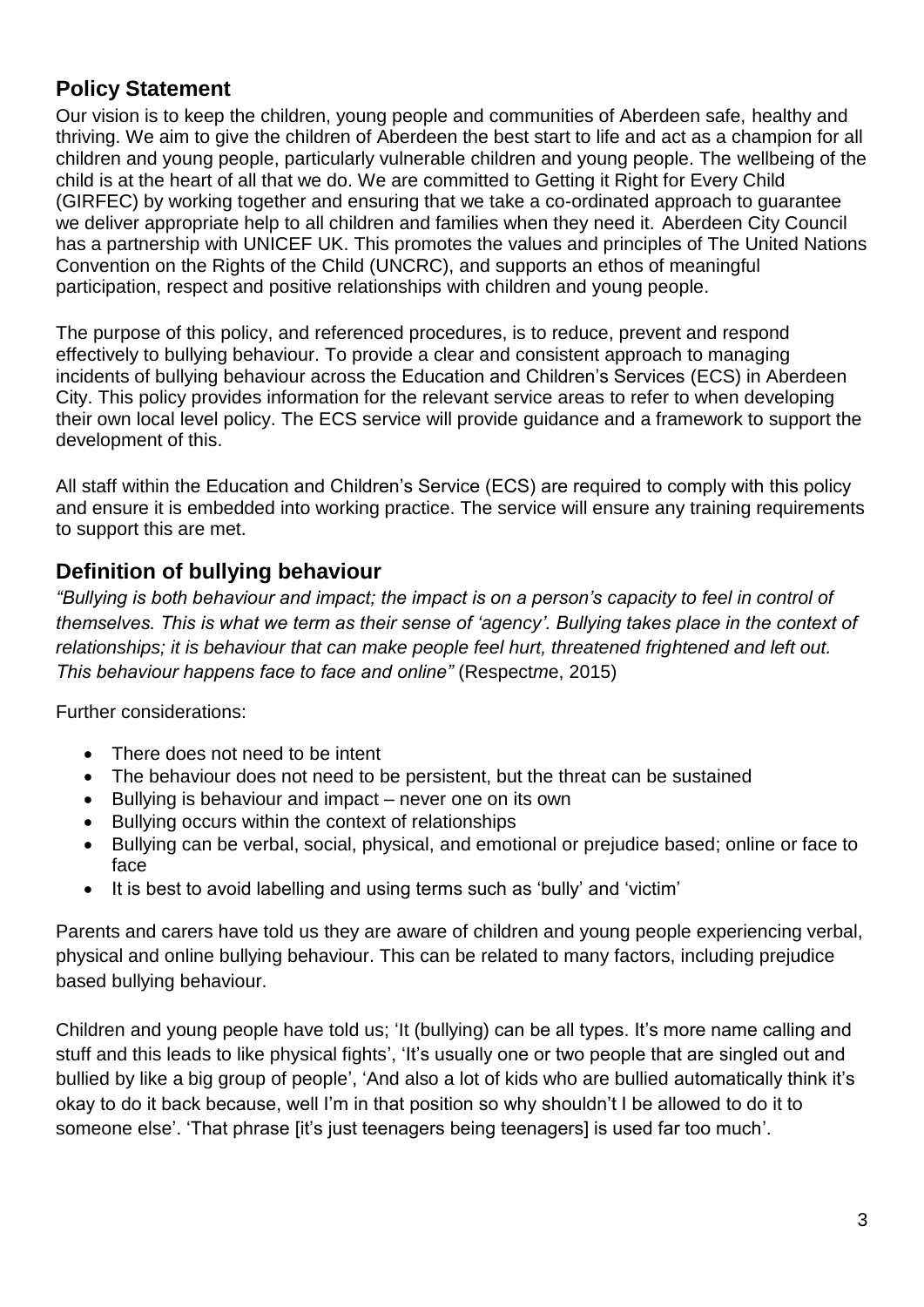#### **Police Involvement**

<span id="page-3-0"></span>It is often difficult to provide advice on when the Police should or should not become involved. Appendix 3 has further information relating to this.

# <span id="page-3-1"></span>**Our expectations**

Our expectation is for this policy and its key messages and ethos to keep a high profile in every day practice, through relationships between staff, parents/carers and children and young people to foster respectful relationships and behaviours.

# <span id="page-3-2"></span>**Our commitment to challenge prejudice based bullying**

Prejudice can often be the basis for bullying related to the Protected Characteristics as outlined in the Equality Act (2010); Age; Disability; Sex; Gender reassignment (Transgender); Marriage and civil partnership; Pregnancy and maternity; Race; Religion or belief; and Sexual orientation, all prejudice based bullying must be reported.

Further to these protected characteristics bullying behaviour can be related to prejudice attitudes towards body image, social and economic status, young carers and children who are looked after.

(See Appendix 1 for more detail on types of prejudice based bullying)

Children and young people may not have the same protection outside of school as they do inside of school. Reporting of prejudice and discrimination incidents can be reported through Grampian Regional Equality Council (GREC) using this online form accessible on the Aberdeen City Council website: [http://www.aberdeencity.gov.uk/home/report\\_it.asp](http://www.aberdeencity.gov.uk/home/report_it.asp)

## <span id="page-3-3"></span>**Reporting Hate Crime**

Hate crime is defined as any crime which is perceived by the victim or any other person as being motivated by malice or ill will towards a social group. Perpetrators of hate crime focus upon demonstrating malice or ill will towards individuals on the basis of their actual or presumed, sexual orientation, transgender identity, disability, race or religion.

Incidents of Hate Crime must be reported and can be reported through any of the following:

- By Telephone 999 (emergency) 101 (non-emergency)
- In person at any Police station,
- [Find your nearest Third Party Reporting Centre](http://www.scotland.police.uk/contact-us/hate-crime-and-third-party-reporting/third-party-reporting-centres)
- Or by clicking the following link [Hate Crime Reporting Form](https://www.scotland.police.uk/hate-crime/)

# <span id="page-3-4"></span>**Roles and responsibilities**

## **Staff**

All Education and Children's Services staff have a duty to report bullying, to be vigilant to the signs of bullying behaviour and to play an active role in measures to prevent bullying behaviour. If staff are aware of bullying behaviour, they should reassure the child or young person involved and inform the relevant person in order to record and action the incident.

All staff have a responsibility to be familiar with and ensure that the anti-bullying policy is followed and that the Education and Children's Service upholds its duty to promote the safety and wellbeing of all children and young people.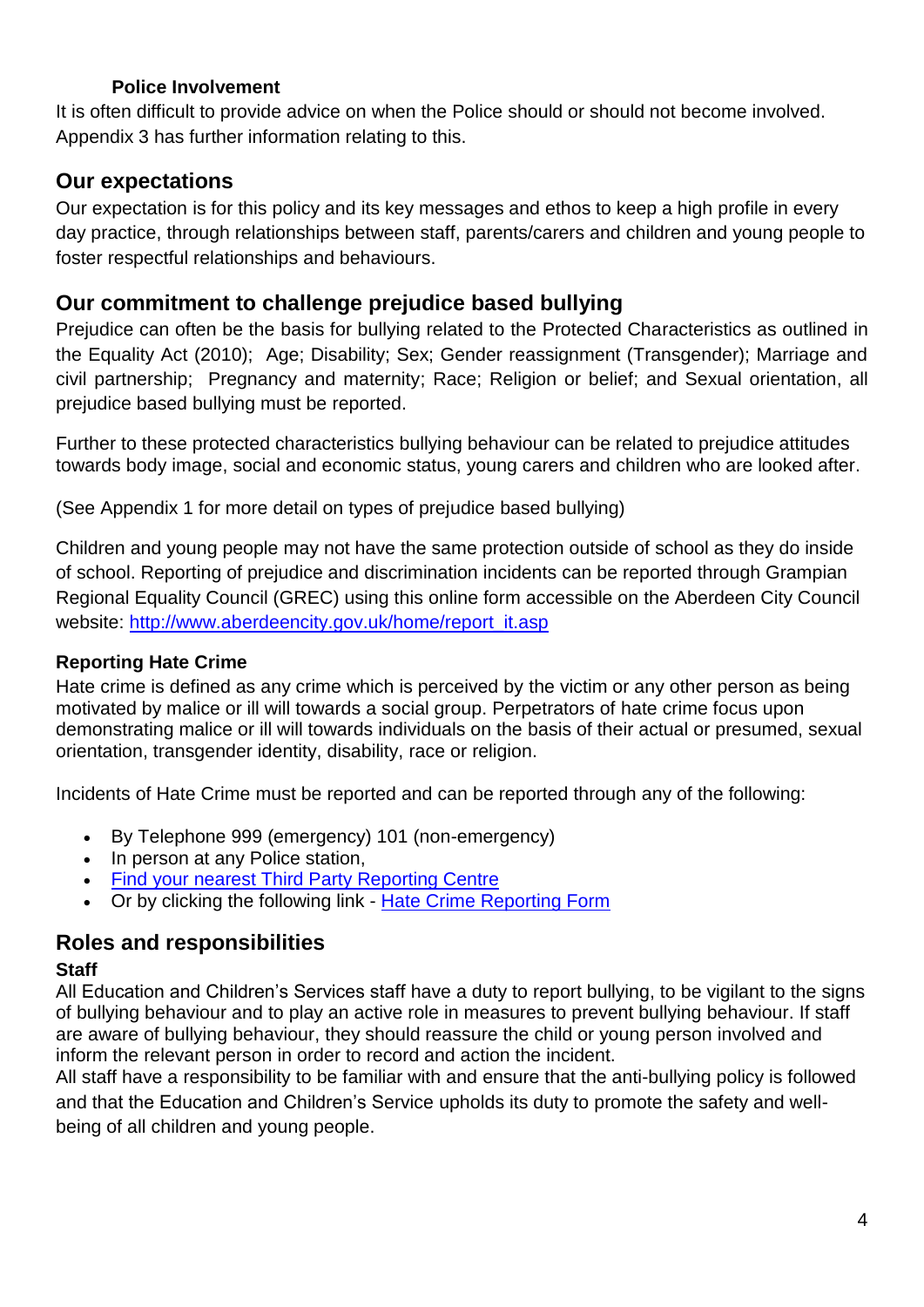## **Parents and Carers**

Parents and carers can play an active role in measures to prevent bullying behaviour and look out for potential signs of bullying behaviour and such as distress, lack of concentration, feigning illness or other unusual behaviour. Parents and carers can encourage their child not to retaliate and support and encourage them to report the bullying behaviour. Parents can seek support from the school or group the young person attends or from external agencies (see appendix 4) and directly report bullying.

#### **Children and Young People**

Children and Young People should avoid any kind of bullying behaviour and should watch out for signs of bullying behaviour among their peers. They should be made aware of the options they have to report incidents of bullying behaviour and that they can offer support to those experiencing bullying behaviour and, if possible, help them to tell a trusted adult or report directly.

## **Emotional Support**

It is important we offer emotional support to children and young people who may experience or are affected by bullying behaviour, as well as speaking to a trusted adult, for example, a relative, a teacher, Pupil Support Assistant, Youth Worker, Care Worker or Coach. There is also support available through other agencies such as; ChildLine or Stonewall with who a child or young person may feel more comfortable talking about incidents of bullying behaviour to, or talking through what they can do about what they are experiencing.

## <span id="page-4-0"></span>**Prevention and reduction**

Bullying is a children's rights issue, bullying behaviour means children's rights can be compromised.

#### **The United Nations Convention on the Rights of the Child**

#### **Article 12 – You should have a say in decisions that affect you Every child has the right to have a say in all matters affecting them, and to have their views taken seriously.**

We have consulted with children and young people and they say –

Schools should focus on fostering self-awareness, by encouraging pupils to think about 'what's behind the words you use' and how certain behaviour can be hurtful. Other suggestions included reinforcing the message that bullying behaviour was unacceptable, ensuring that there were consequences to bullying behaviour and focusing on developing resilience and personal resources to deal with it. (Children and Young People Consultation Report 2016).

We will continue to consult with Children and Young People in a school setting through the Ideas Hub for schools where pupils can directly contribute ideas towards reducing and preventing bullying behaviour in their school.

#### **The United Nations Convention on the Rights of the Child**

#### **Article 18 – Parents should work together to do what is best for you.**

We have consulted with parents and they say –

We should consider that Primary and Secondary schools may need different age appropriate support and understand the differences in gender and eliminate any potential judgement through the training of staff.

Staff should be sympathetic and value child/young person, their personal experience of bullying behaviours and not generalise.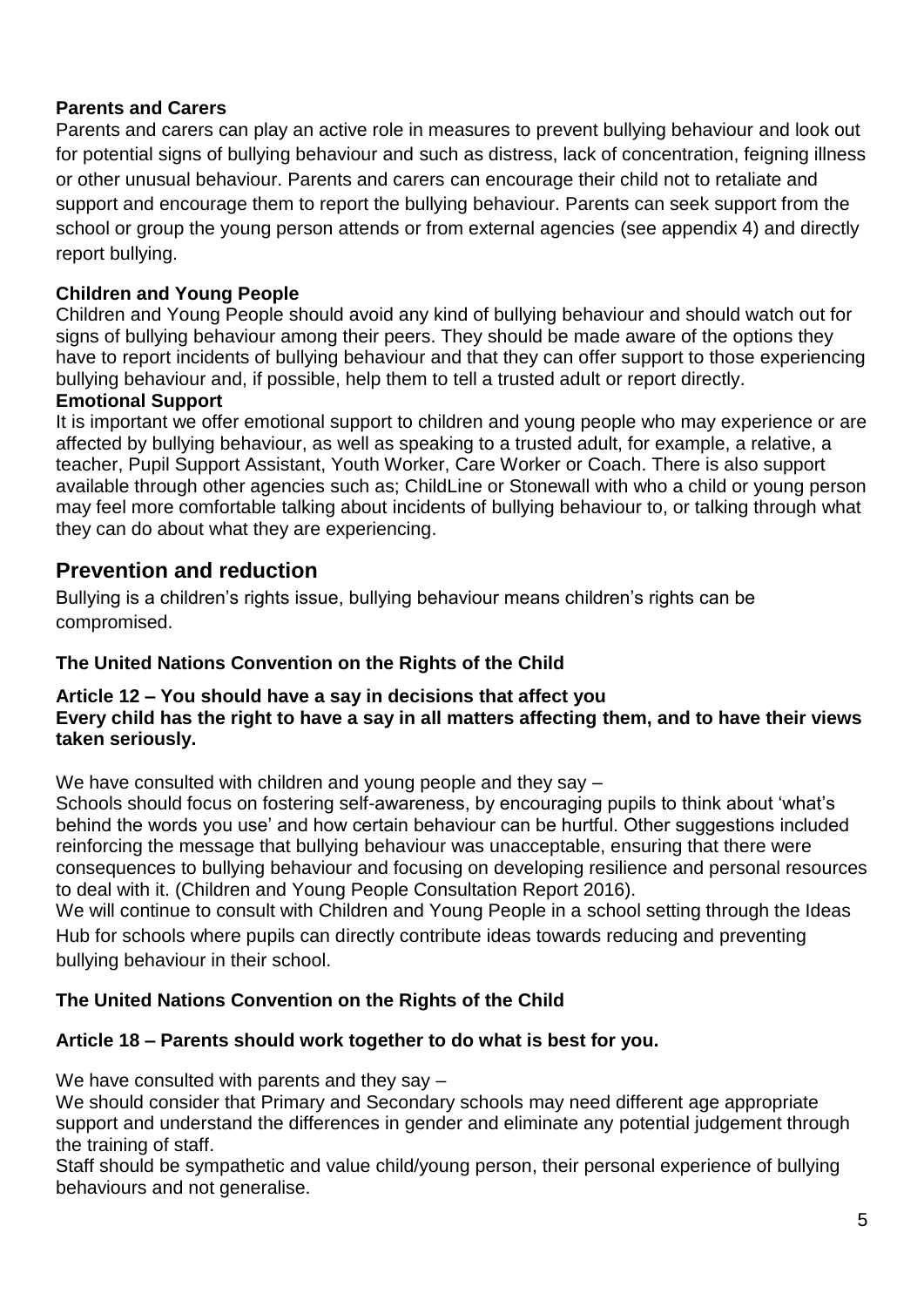We would like staff to be more supportive of children and young people to build the resilience they need to help them to manage themselves and situations – empowerment.

Pupils and parents/carers agreed that Pupil Support Assistants (PSA) are a valuable resource to support a child/young person when they share their concerns and can provide continuity if there is a change of teachers through the week.

# <span id="page-5-0"></span>**Recording and reporting**

All instances of prejudice based bullying that fall under any of the protected characteristics listed under the Equality Act 2010 must be reported and recorded.

## **Schools**

<span id="page-5-1"></span>All schools are required to use the SEEMiS Bullying and Equalities module to record and monitor incidents of bullying. This enables schools to enter and maintain details of any alleged incident reported to them. The school can enter details of the alleged incident, the nature of the incident and motivations. It also enables them to monitor, review and record any actions progressed. Further benefits to this are that potential links between, attendance, exclusion and attainment can be mapped and reported.

## **Children's Homes**

<span id="page-5-2"></span>Children's homes are governed by the National Care Standards set out by the Care Inspectorate. Bullying behaviour is managed as part of a holistic approach to promotion of respect and behaviour towards others. Each young person is provided with a 'Welcome Pack' when they arrive at a home which explains expectations around their behaviour.

## **Community Youth Groups**

<span id="page-5-3"></span>The youth work team are required to record any issues regarding bullying behaviour in the Performance Information Evaluation System (PIES). The action taken by the line manager who the incident has been reported to would be at their discretion. This could involve excluding the perpetrators of the bullying behaviour from the group for a limited time period. If the bullying behaviour was prejudice based then we would refer the young person to the Prejudice and Discrimination Reporting Form.

When a new group starts up the group members draw up the ground rules for acceptable behaviour and what the sanctions will be for breaking them, bullying behaviour is included in this.

# <span id="page-5-4"></span>**Policy implementation and training**

Following approval of this policy it will be shared with and accessible to all Education and Children's Services staff, children and young people and parents and carers. Once implemented an annual report of this policy in practice will be presented to the Education and Children's Services Directorate Leadership Team (DLT) for consideration and evaluation of its effectiveness.

As part of Workforce Development and Career Long Professional Learning (CLPL) training for staff will be delivered in partnership with **Respect***me.*

# <span id="page-5-5"></span>**Policy monitoring and review**

This policy will be monitored through the collation of data received from the outlined reporting mechanisms and through feedback from staff using the policy.

This policy will initially be reviewed 12 months after implementation and subsequently every 3 years.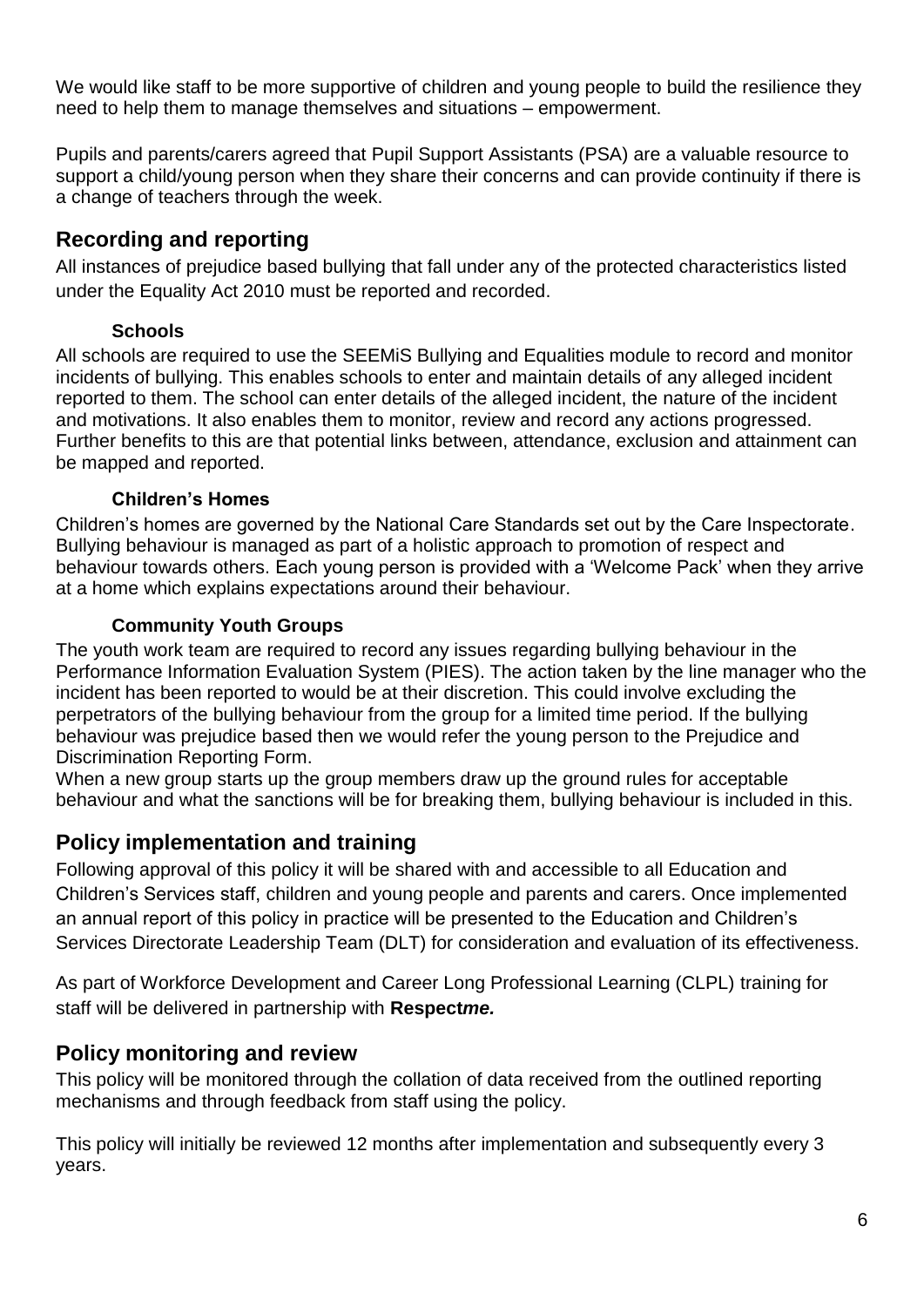# <span id="page-6-0"></span>**Appendices, research and resources**

# <span id="page-6-1"></span>**Appendix 1 – Prejudice Based Bullying – Respect***me* **The United Nations Convention on the Rights of the Child**

#### **Article 2 – You have the right to protection against discrimination**

Children and young people can experience bullying for a variety of reasons; where they live, their sexual orientations, gender, disability, the colour of their skin, what clothes they wear or what team they support. The one thing that these have in common is difference or perceived difference – some children and young people don't see or understand diversity, they still only see difference. Difference, or perceived difference, can be a catalyst for children and young people being bullied.

#### **Asylum Seekers and Refugees**

Children and young people who are asylum seekers or refugees may be at greater risk of bullying directly and indirectly. Stigma, due to lack of knowledge and understanding of asylum seekers and refugees, together with a reluctance to burden parents with extra worries can allow bullying to continue and go undetected.

#### **Body Image**

Body image is hugely important to children and young people and bullying because of body image can have a significantly negative impact. For example, a child or young person who is noticeably over or underweight may find that they are particularly vulnerable to bullying behaviour.

#### **Homophobic bullying**

Homophobic bullying is mainly directed towards young people who identify as lesbian, gay, bisexual or transgender (LGBT) or young people who are questioning their sexuality. However, it can also be directed at young people who do not conform to strict gender 'norms'. For example, a boy who doesn't like football may stand out as being different. Ultimately, any young person can be homophobically bullied and any young person can display homophobic attitudes which should be challenged.

#### **Transgender**

Is an umbrella term used to describe someone who does not conform to society's view of being male or female. Children and young people who are experiencing confusion over their gender identity may be the target of transphobia. Transphobia at its most basic is the fear of a transgender person and the hatred, discrimination, intolerance and prejudice that this fear brings. This can result in bullying behaviour towards an individual because they are not seen to be conforming to gender stereotyping and 'norms'. If children and young people are experiencing confusion over their gender identity, they may be reluctant to challenge bullying behaviour that could attract further attention to them.

#### **Looked after children**

Children and young people who are looked after and accommodated are vulnerable to bullying behaviour for a number of reasons: It may be due to regular changes in schools or where they are placed, which can make forming friendships difficult; they may have poor relationship skills stemming from attachment difficulties; inappropriate reactions to situations as a result of learned behaviours; a reluctance to make friends; low self-esteem, lack of role models and a heightened sense of privacy.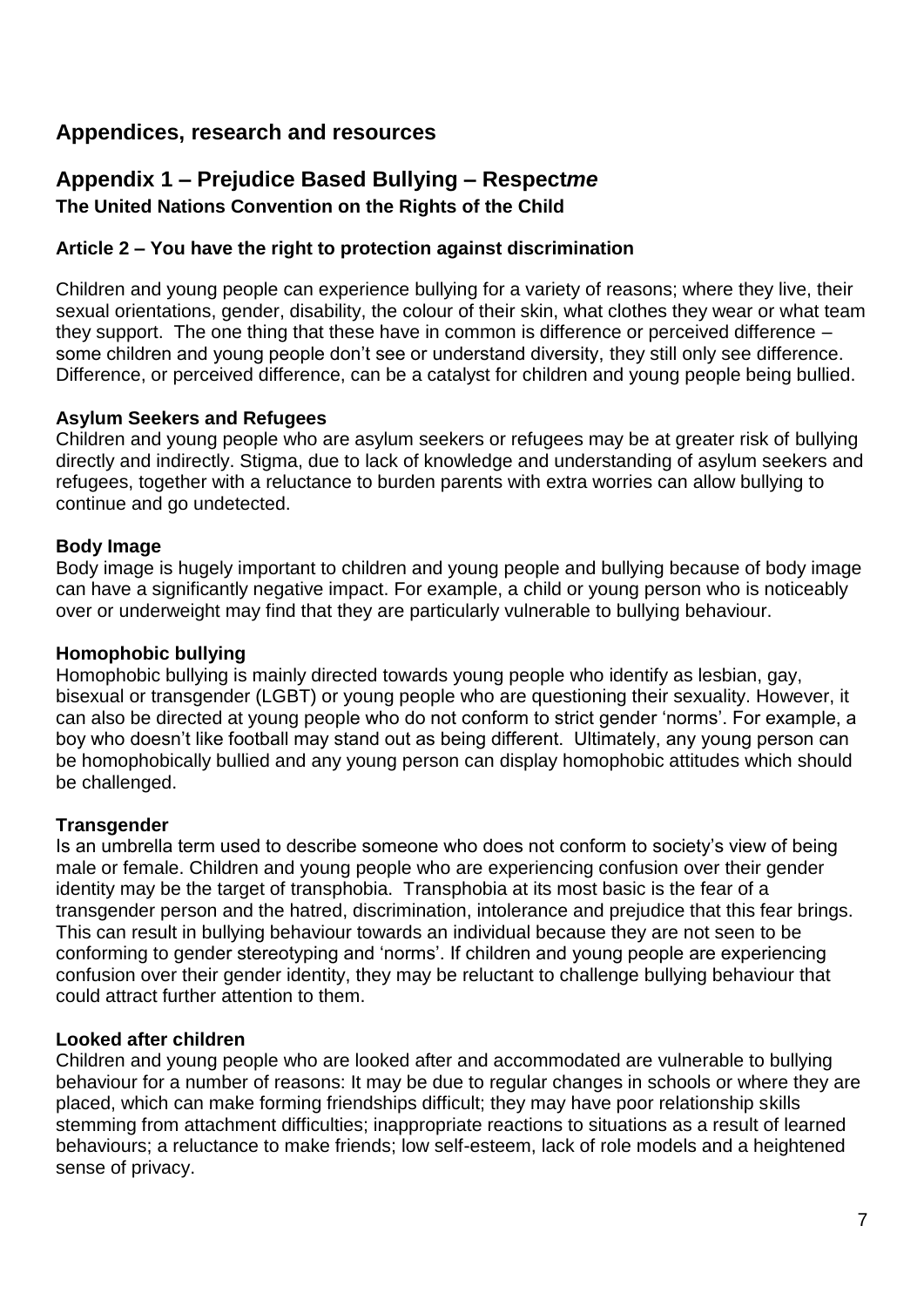#### **Race and Ethnicity**

Children and young people from minority ethnic groups, including the Gypsy/Travelling community, often experience bullying based on perceived differences in dress, communication, appearance, beliefs and/or culture. The status of 'minority' in a school, community or organisation can often make a child or young person the focus for those involved in bullying behaviour. This can arise from a misguided and/or learned belief that they 'deserve' to be treated differently or with less respect.

#### **Religion and Belief**

Lack of knowledge and understanding about the traditions, beliefs and etiquette of different faiths, or having no faith, can lead to religious intolerance. Lack of awareness about the differences in practices of religions such as prayer times, dietary requirements, fasting and the wearing of religious clothing or articles of faith can result in misunderstandings and stereotyping, which may fuel bullying.

#### **Sectarianism**

Most people understandably associate Sectarianism with religion. The reality of prejudice however means that your family background, the football team you support, the community you live in, the school you attend and even the colour of your clothing can mark you out as a target for sectarian abuse - whatever your beliefs may be.

#### **Sexism and Gender**

Gender inequality and stereotyping can leave children and young people, and in particular girls, who do not conform to these norms vulnerable to bullying.

Bullying in the form of derogatory language, online comments and the spreading of malicious rumours can be used to regulate both girls' and boys' behaviour - suggesting that they are not being a real man or a real woman if they do not behave in such a way towards others. Personality traits that do not fit in to the unwritten rules of 'appropriate' male and female behaviour can make children and young people a target for their actual or perceived difference. These terms can be of an explicit gender-based nature and it is worth noting that many can involve using terms for people who are gay and lesbian as a negative towards someone.

This behaviour should not be confused with sexually aggressive behaviour, which is potentially a form of criminal harassment and should be treated as such. For this reason, in Scotland we recommend against using the term 'sexual bullying' as a descriptor in policies or in practice – it is an unclear and reductive term. Sexual assault and exploitation are not types of bullying, they are abuse.

Gender-based bullying – if unchallenged can lead to a deepening of attitudes and behaviour towards girls or those who do not conform to gender norms that can escalate to more abusive behaviours. This behaviour can take place face to face, in private and online or sometimes a combination of all of these. What happens or is shared online will directly impact on a person and that should be our focus. In all probability online activity will relate directly to an experience or conversation they have had in person.

Successful anti-bullying work focuses on equalities and developing and modelling relationships based on respect and fairness – and this must include gender.

#### **Disablist Bullying**

People who bully others may see children and young people with disabilities as being less able to defend themselves and less able to tell an adult about the bullying. The bullying behaviour is likely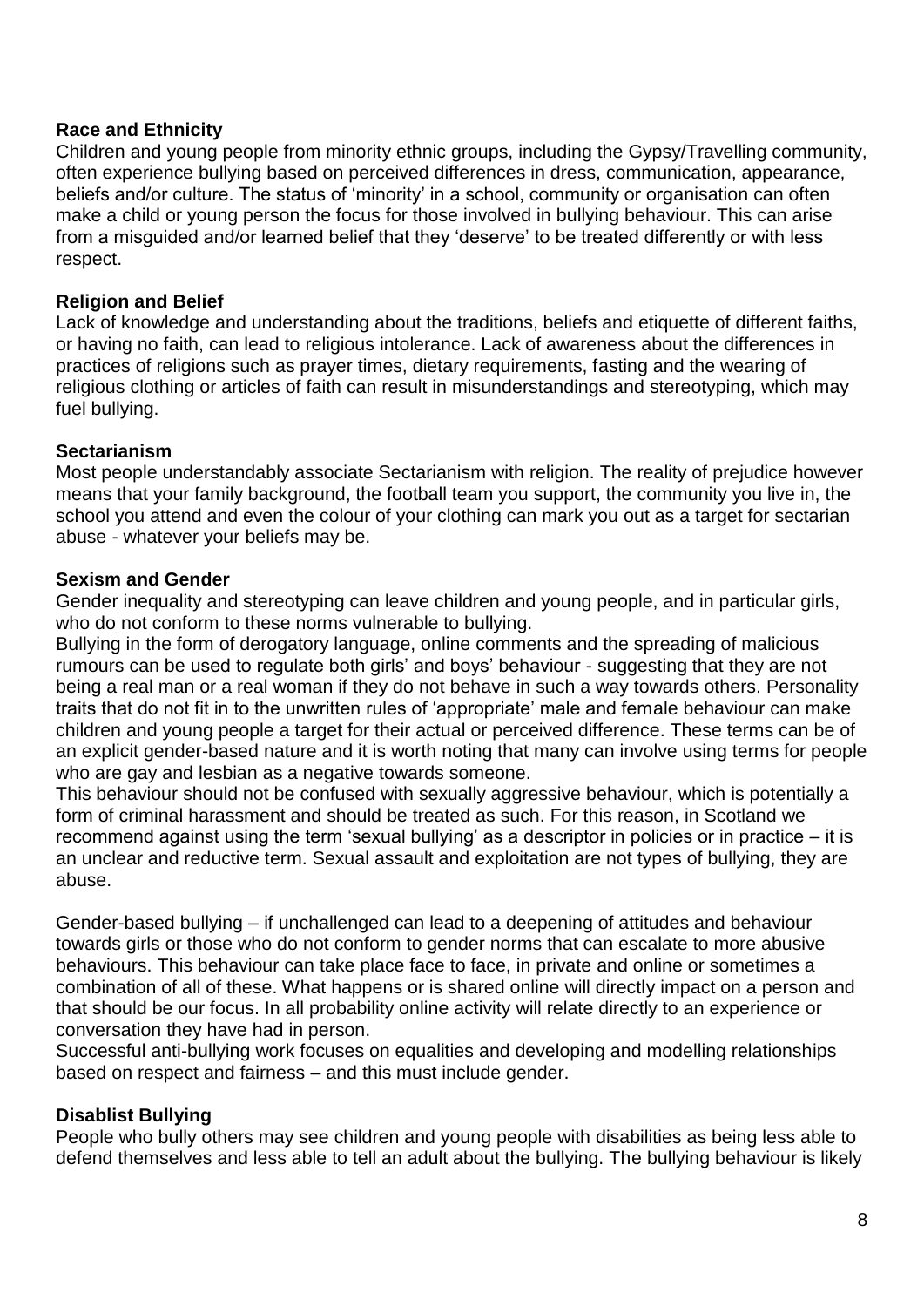to be focused upon their specific disability or disabilities, whether they are in mainstream schooling or in specialist provision, and may result in a need for additional support to be provided.

## **Young Carers**

The lives of young carers can be significantly affected by their responsibility to care for a family member who has a physical illness or disability, mental health problem, sensory or learning disability or issues with the misuse of drugs or alcohol. Young carers are at risk of bullying for a variety of reasons. Depending on responsibilities at home, they may find themselves being unable to fully participate in school or after-school activities or 'fun stuff'. This can make it difficult for them to form relationships; it can hinder successful transitions or lead to educational difficulties.

#### **Social and Economic Prejudice**

Bullying due to social and economic status can take place in any group no matter how little diversity exists in it. Small differences in perceived class/family income/family living arrangements/social circumstances or values can be used as a basis for bullying behaviours. These behaviours, such as mocking speech patterns, belongings, clothing, hygiene, etc can become widespread through those considering themselves to be in the dominant social economic group or class. Bullying of children who endure parental substance misuse can also be prevalent in some locations.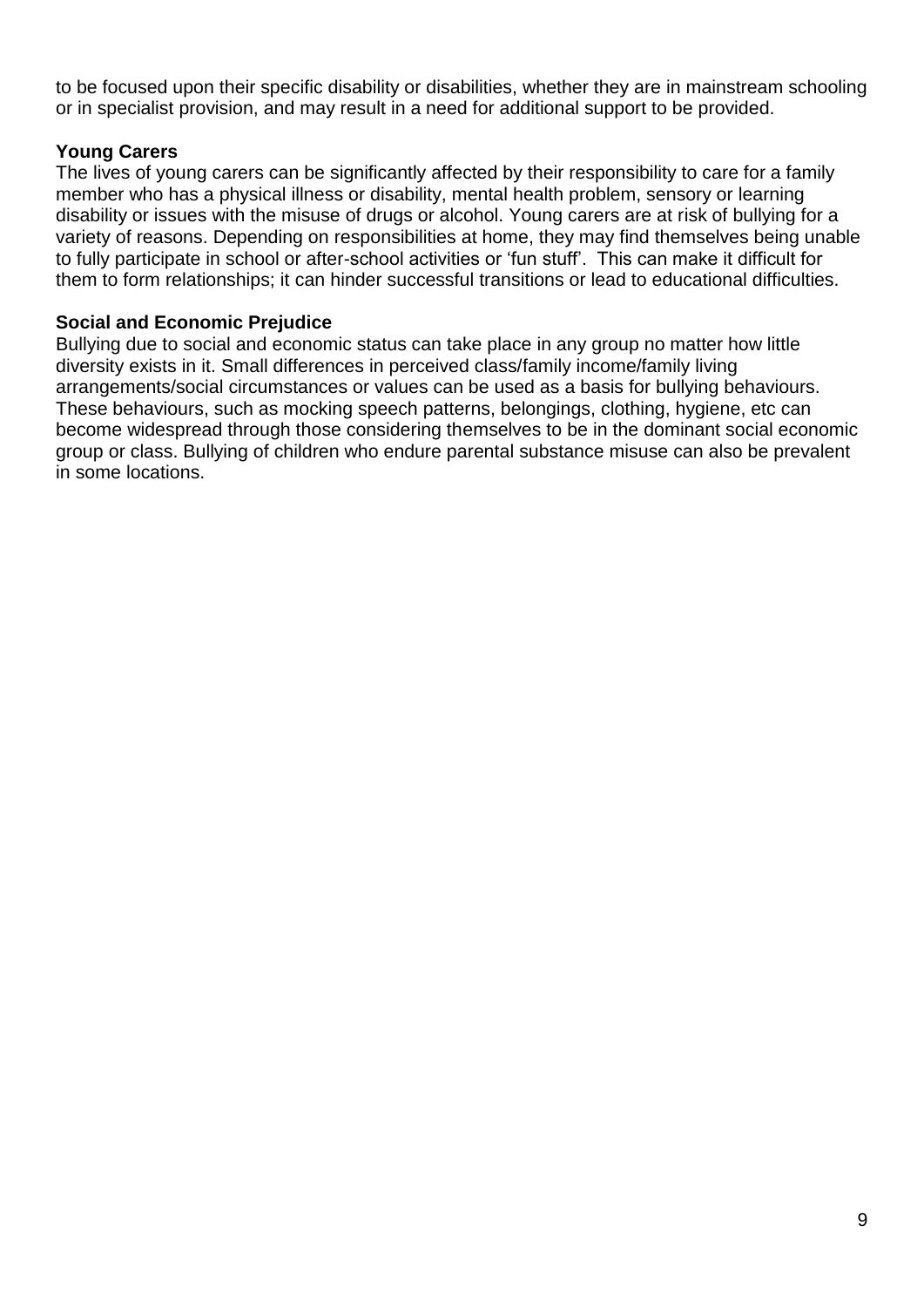# <span id="page-9-0"></span>**Appendix 2 - Strategy and Legislation**

These guidelines are set within a number of local and national strategies and legislation, as set out below

## **Aberdeen City Council Anti-Weapon/Knife Crime Policy**

The draft Anti-Weapon/Knife Crime Policy for schools is being developed and is currently being distributed for consultation with all Head Teachers.

The anti-weapon/knife crime policy aims to give direction to schools and their communities in order to meet all of the recommendations from the Independent Review (Andrew Lowe 11/10/16). The policy objectives are to provide pupil and parental engagement expectations and procedural and operational guidance to all Aberdeen City Council schools and communities with regard to weapon/knife crime. (A link to the policy will be added once it has been approved).

#### **The Human Rights Act 1998**

Places a public duty on authorities to carry out their functions in a matter that is compatible with the right to life, the prohibition of torture, inhuman and degrading treatment, and the right to respect private and family life, the right to education.

## **The United Nations Convention on the Rights of the Child**

Is concerned with the promotion and upholding of the rights of children and young people - a number of articles are relevant to these guidelines

Article 2 – You have the right to protection against discrimination

Article 12 – You should have a say in decisions that affect you Every child has the right to have a say in all matters affecting them, and to have their views taken seriously

Article 18 – Parents should work together to do what is best for you.

Article 19 - Children have the right to be protected from being hurt and mistreated, physically or mentally. Governments should ensure that children are properly cared for and protect them from violence, abuse and neglect by their parents, or anyone else who looks after them.

Article 28 – You have a right to an education. Take measures to encourage regular attendance at schools and the reduction of dropout rates

Article 29 – Education must develop every child's personality, talents and abilities to the full. It must encourage the child's respect for their parents, their own and other cultures, and the environment.

#### **The Equality Act 2010**

Eliminate unlawful discrimination, harassment, victimisation and any other conduct prohibited by the Act.

Advance equality of opportunity between people who share a protected characteristic and people who do not share it.

Foster good relations between people who share a protected characteristic and people who do not share it.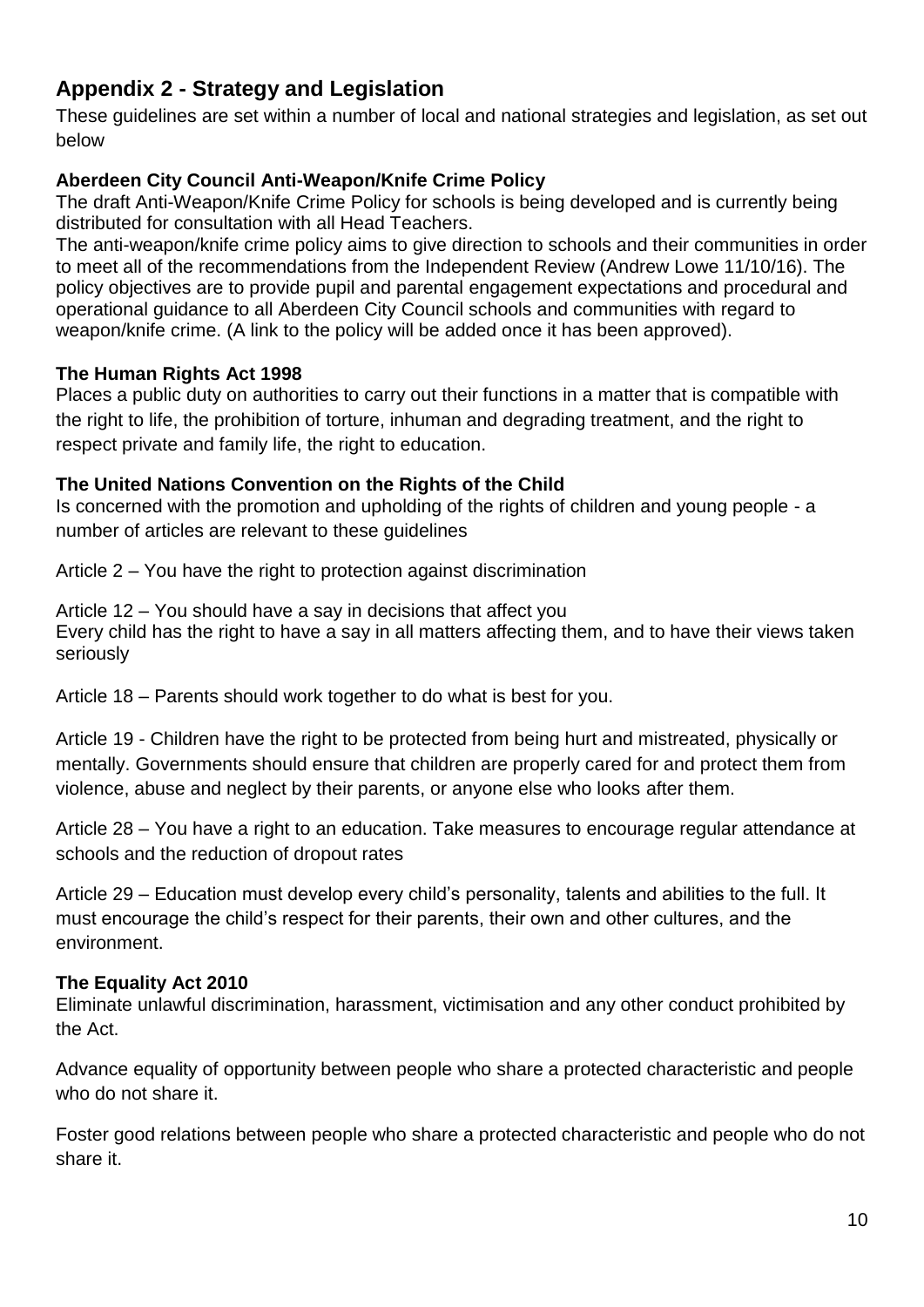#### **The Education (Additional Support for Learning) (Scotland) Act 2004 as amended by the Education (Additional Support for Learning) (Scotland) Act 2009**

This provides the legal framework underpinning the system for supporting children and young people who have additional support needs. Children or young people may require additional support for a variety of reasons and may include those who are bullied at school. These needs can be temporary or transient.

## **Scottish Schools (Parental Involvement) Act 2006**

Promotes the future involvement of parents in their children's education and in the development plans for schools. This act puts a responsibility on schools, family and communities to address discrimination with a duty to actively promote equality and promote children's health, wellbeing and development

## **The Children and Young People's Act (Scotland) 2014**

Getting it right for every child (GIRFEC) promotes action to improve the wellbeing of all children and young people underpinned by shared principles and values in line with the UN Convention on the Rights of the Child. It is about how practitioners across all services for children and adults meet the needs of children and young people, working together where necessary to ensure they reach their full potential. It promotes a shared approach and accountability that:

- Builds solutions with and around children, young people and families.
- Enables children and young people to get the help they need when they need it.
- Supports a positive shift in culture, systems and practice.
- Involves working together to make things better.

SHANARRI - the 8 indicators of wellbeing considered the basic requirements for all children and young people to grow and develop and reach their full potential: safe, healthy, achieving, nurtured, active, respected, responsible and included.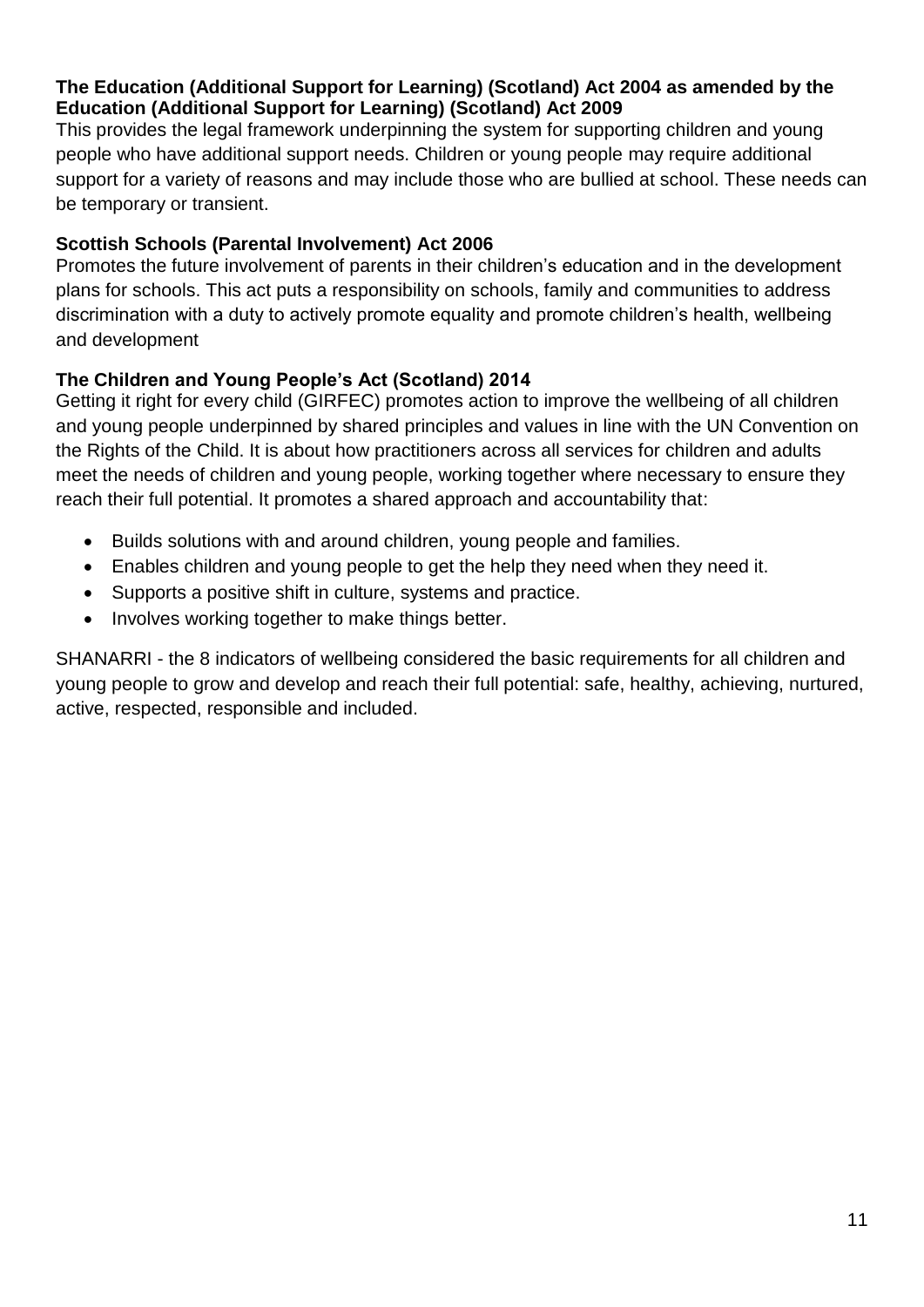# <span id="page-11-0"></span>**Appendix 3 – Police Involvement**

#### In law, the definition of

**Assault** is: Every attack directed to take effect physically on the person of another is assault, whether or not actual injury is inflicted. There must be criminal intent: an accidental injury, even although caused by a mischievous act, does not amount to assault.

From that it can be seen that simply shoving someone, the act of which has a physical effect upon them would in law constitute an assault, however it is not practicable for Police to be involved in every incident of pushing or shoving. If someone was to swing a punch which missed, but their intent was to strike someone, then that too would constitute assault. Parents, pupils, or statutory partners would see it as helpful to involve the Police in investigating all minor incidents, but I would say a process must be in place whereby the circumstances of each occurrence are considered on their own merits and the correct action taken. If the Police are advised of an incident where a crime is apparent we must progress it to its conclusion and then report it as required to the appropriate body and have a duty to do so irrespective of the views of our partners and the family of those involved. That of course may simply result in some sort of warning or diversionary action.

Breach of the Peace and the statutory equivalent, namely The Criminal Justice and Licensing (Scotland) Act 2010, section 38, then the legal definitions are as follows:

**Breach of the Peace** is: Committed by one or more persons conducting himself or themselves in a riotous or disorderly manner (could be as simple as shouting or swearing at someone), where such conduct is severe enough to cause alarm to ordinary people and threaten serious disturbance to the community. This is qualified by requiring that there is a public element to the act, in example, it has to be shown that in addition to the effect on the person it was directed at, the behaviour has had or could have had an impact on the wider community/passers-by, pupils, parents etc.

The statutory version of this is The Criminal Justice and Licensing (Scotland) Act 2010, section 38 - 'Threatening or abusive behaviour' which provides that a person commits an offence if they behave in a threatening or abusive manner, and the behaviour would be likely to cause a reasonable person to suffer fear or alarm, and the perpetrator intends by the behaviour to cause fear or alarm or is reckless as to whether the behaviour would cause fear or alarm.

It can be seen from these further definitions, the act of merely swearing at someone, for example, in a playground could in theory constitute one of these offences were the requirements for the component parts of the offences satisfied.

Once again, it would not be seen as helpful to involve the Police in investigating minor incidents of this type, but would again say a process must be in place whereby the circumstances of each occurrence are considered on their own merits and the correct action taken as again the Police will progress to conclusion any such reports.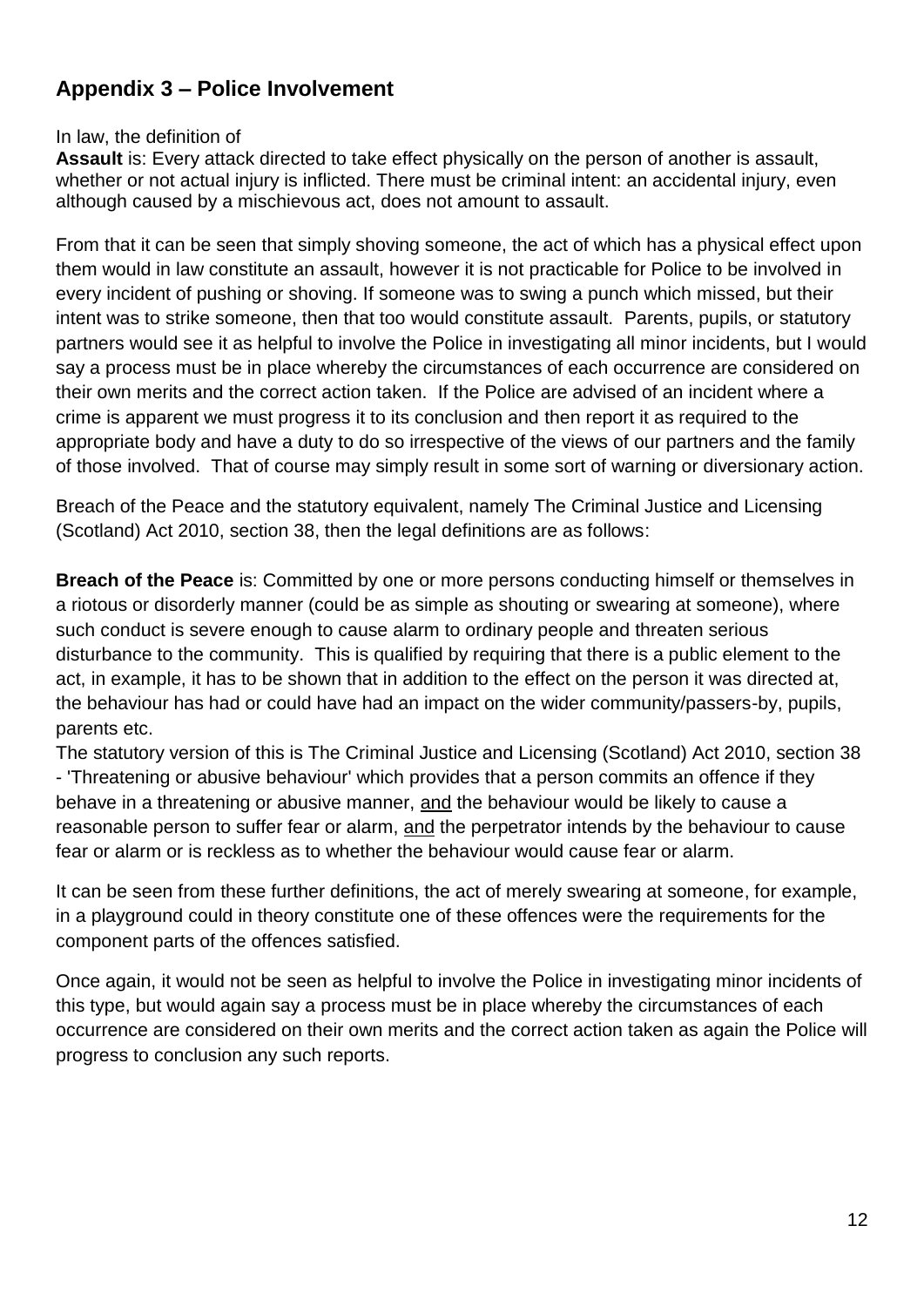# <span id="page-12-0"></span>**Appendix 4 – Research and resource links**

Childline - <https://www.childline.org.uk/>

Education Scotland - Parentzone [http://www.educationscotland.gov.uk/parentzone/additionalsupport/supportneeds/socialandemotio](http://www.educationscotland.gov.uk/parentzone/additionalsupport/supportneeds/socialandemotional/bullying.asp) [nal/bullying.asp](http://www.educationscotland.gov.uk/parentzone/additionalsupport/supportneeds/socialandemotional/bullying.asp)

EIS Union, links to resources

- Challenging Homophobia in Schools <http://www.eis.org.uk/LGBT/challenginghomophobia.htm>
- Getting it Right for Girls [http://www.eis.org.uk/Gender\\_Equality/Get\\_Right\\_Girls.htm](http://www.eis.org.uk/Gender_Equality/Get_Right_Girls.htm)
- Myths of Immigration <http://www.eis.org.uk/Anti-Racism/MythsofImmigration.htm>
- Show Racism the Red Card [http://www.eis.org.uk/Anti-Racism/SRtRC\\_scotland.htm](http://www.eis.org.uk/Anti-Racism/SRtRC_scotland.htm)

Family Lives

[http://www.familylives.org.uk/about/news-blogs-and-reports/blog/the-impact-of-bullying-can-last-a](http://www.familylives.org.uk/about/news-blogs-and-reports/blog/the-impact-of-bullying-can-last-a-lifetime/)[lifetime/](http://www.familylives.org.uk/about/news-blogs-and-reports/blog/the-impact-of-bullying-can-last-a-lifetime/)

Respectme – Scotland's anti-bullying service <http://respectme.org.uk/>

The Learning Exchange – Bullying in Children's Homes [http://lx.iriss.org.uk/sites/default/files/resources/Safe\\_from\\_Bullying-Childrens\\_Homes.pdf](http://lx.iriss.org.uk/sites/default/files/resources/Safe_from_Bullying-Childrens_Homes.pdf)

The Scottish Association for Mental Health – SAMH <https://www.samh.org.uk/>

Stonewall Scotland

- **THE TEACHERS' REPORT 2014** [https://www.stonewallscotland.org.uk/sites/default/files/scot\\_teachers\\_report\\_2014\\_final\\_lo](https://www.stonewallscotland.org.uk/sites/default/files/scot_teachers_report_2014_final_lo_res.pdf) [\\_res.pdf](https://www.stonewallscotland.org.uk/sites/default/files/scot_teachers_report_2014_final_lo_res.pdf)
- **THE SCHOOL REPORT The experiences of gay young people in Scotland's schools in 2012** [https://www.stonewallscotland.org.uk/sites/default/files/scottish\\_school\\_report\\_cornerstone](https://www.stonewallscotland.org.uk/sites/default/files/scottish_school_report_cornerstone_2012.pdf) [\\_2012.pdf](https://www.stonewallscotland.org.uk/sites/default/files/scottish_school_report_cornerstone_2012.pdf)